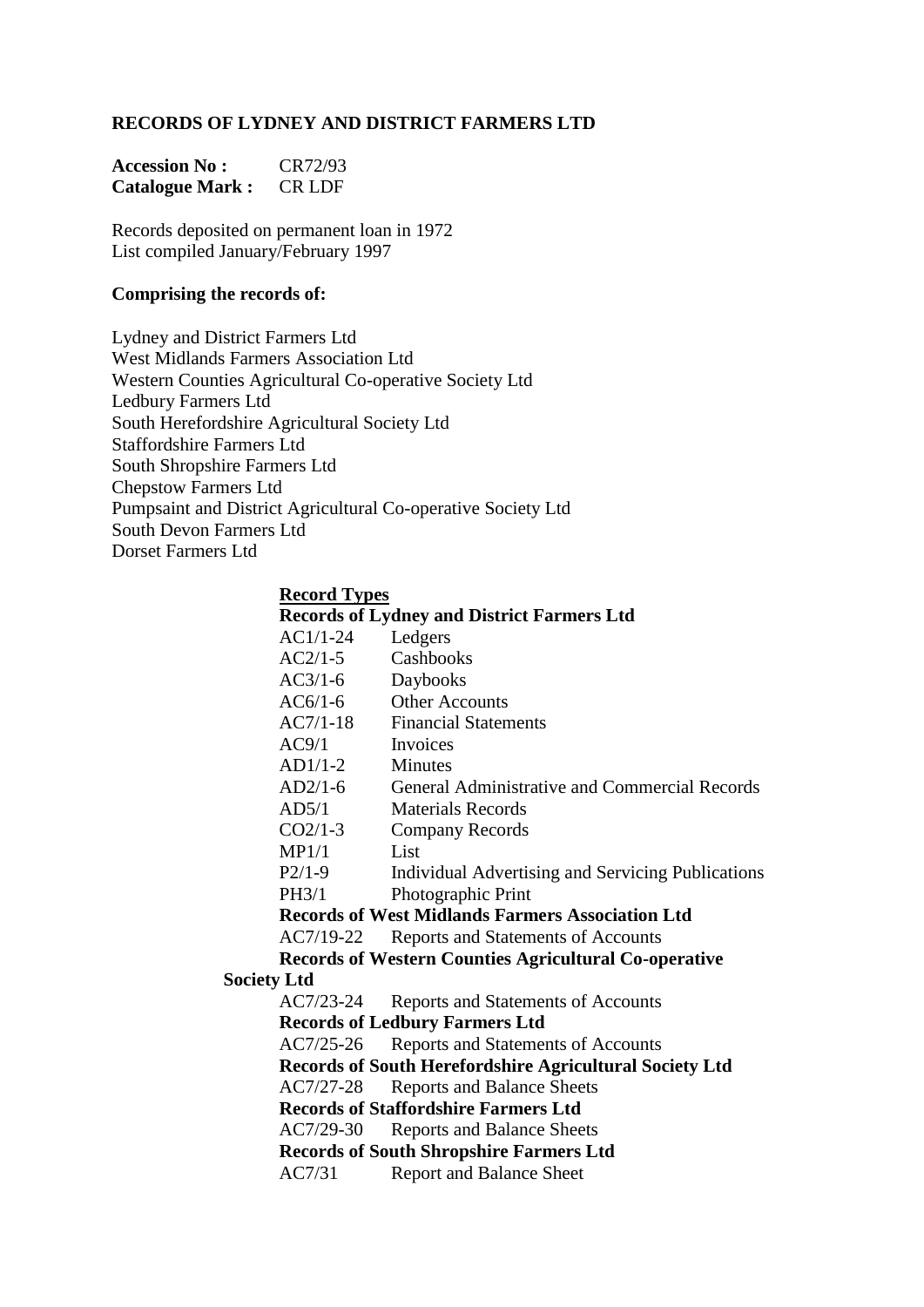|                                 | <b>Records of Chepstow Farmers Ltd</b>                |
|---------------------------------|-------------------------------------------------------|
| AC7/32                          | <b>Report and Balance Sheet</b>                       |
|                                 | <b>Records of Pumpsaint and District Agricultural</b> |
| <b>Co-operative Society Ltd</b> |                                                       |
| AC7/33                          | Report and Balance Sheet                              |
|                                 | <b>Records of South Devon Farmers Ltd</b>             |
| AC7/34                          | <b>Report and Balance Sheet</b>                       |
|                                 | <b>Records of Dorset Farmers Ltd</b>                  |
| AC7/35                          | <b>Report and Balance Sheet</b>                       |

# **Records of Lydney and District Farmers Ltd**

# **AC ACCOUNTS**

### **AC1 LEDGERS**

| AC1/1            | LEDGER, Private                            | 1915-1923              |
|------------------|--------------------------------------------|------------------------|
| AC1/2            | LEDGER, Private                            | 1929-1941              |
| AC1/3            | LEDGER, Cash payments                      | 1957-1961              |
| AC1/4            | LEDGER, Fertilizer                         | 1960-1963              |
| AC1/5            | LEDGER, Cash payments                      | 1962-1965              |
| AC1/6            | LEDGER, Bought                             | 1921-1955              |
| AC1/7            | LEDGER, Bought                             | 1945-1955              |
| AC1/8            | LEDGER, Bought                             | 1955-1960              |
| AC1/9            | LEDGER, Bought                             | 1960-1963              |
| AC1/10           | LEDGER, Bought                             | 1964-1965              |
| AC1/11           | LEDGER, Sales (A-Y)                        | 1956-1959              |
| AC1/12           | LEDGER, Sales (A-Y)                        | 1956-1959              |
| AC1/13           | LEDGER, Sales (A-C)                        | 1959-1963              |
| AC1/14           | LEDGER, Sales (I-O)                        | 1959-1963              |
| AC1/15           | LEDGER, Sales (P-Z)                        | 1959-1963              |
| AC1/16<br>AC1/17 | LEDGER, Sales (A-J)<br>LEDGER, Sales (L-Y) | 1956-1959<br>1956-1959 |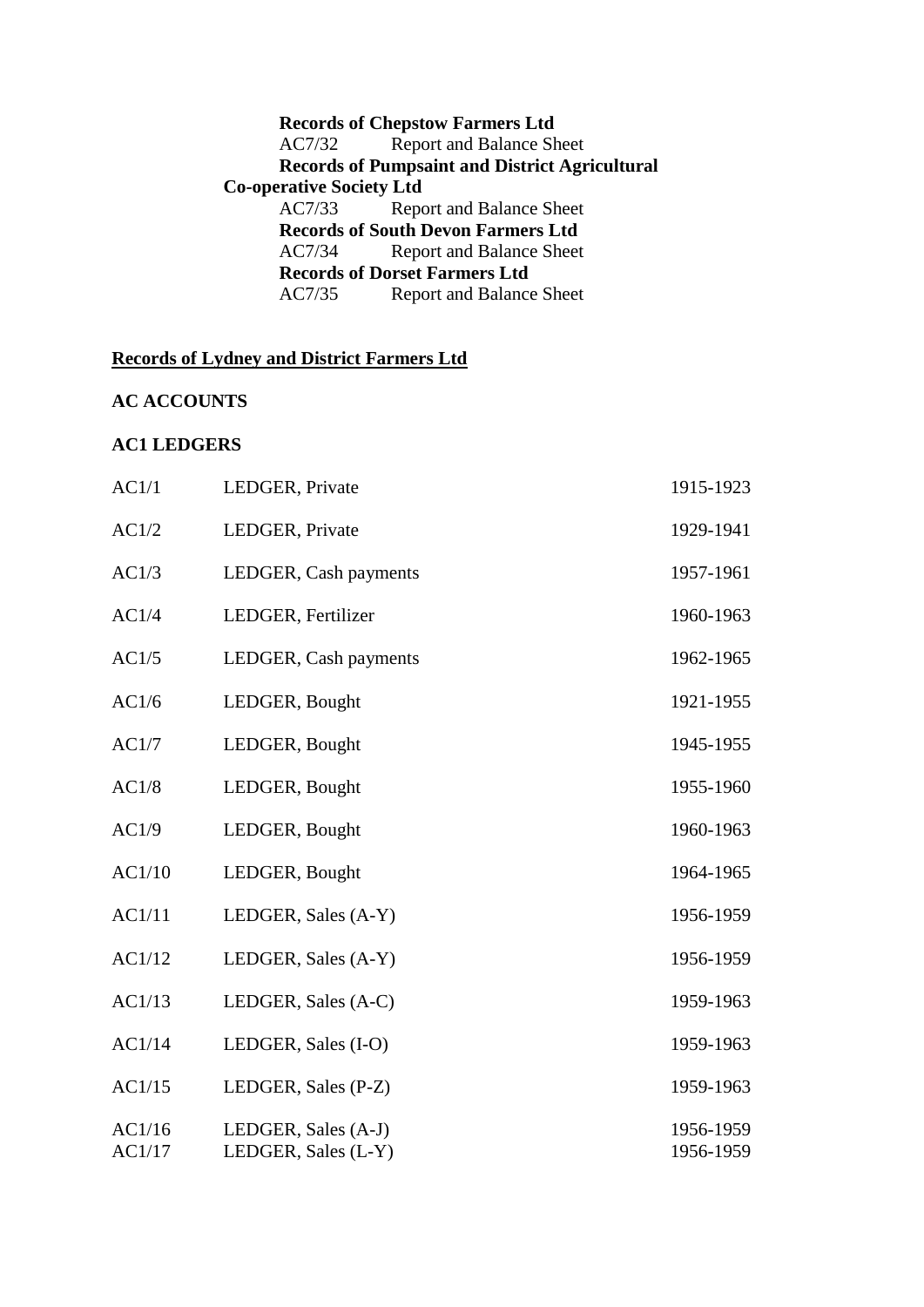| AC1/18                | LEDGER, Sales (A-C)                                                   | 1959-1963              |
|-----------------------|-----------------------------------------------------------------------|------------------------|
| AC1/19                | LEDGER, Sales (M-Y)                                                   | 1959-1963              |
| AC1/20                | LEDGER, Sales (D-H)                                                   | 1959-1963              |
| AC1/21                | LEDGER, Sales (A-D)                                                   | 1960-1965              |
| AC1/22                | LEDGER, Sales (E-J)                                                   | 1960-1965              |
| AC1/23                | LEDGER, Sales (K-P)                                                   | 1960-1965              |
| AC1/24                | LEDGER, Sales (P-Y)                                                   | 1960-1965              |
| <b>AC2 CASH BOOKS</b> |                                                                       |                        |
| AC2/1                 | <b>CASH RECEIPT BOOK</b>                                              | 1961                   |
| AC2/2                 | <b>CASH RECEIPT BOOK</b>                                              | 1962                   |
| AC2/3                 | <b>CASH RECEIPT BOOK</b>                                              | 1963                   |
| AC2/4                 | <b>CASH RECEIPT BOOK</b>                                              | 1964                   |
| AC2/5                 | <b>CASH RECEIPT BOOK</b>                                              | 1965                   |
| <b>AC3 DAY BOOKS</b>  |                                                                       |                        |
| AC3/1                 | DAY BOOK, Purchase (and miscellaneous invoices)                       | 1959-1962              |
| AC3/2                 | DAY BOOK, Purchase (and miscellaneous invoices)                       | 1962-1966              |
| AC3/3                 | DAY BOOK, Sales                                                       | 1961                   |
| AC3/4                 | DAY BOOK, Sales                                                       | 1962                   |
| AC3/5                 | DAY BOOK, Sales                                                       | 1963                   |
| AC3/6                 | DAY BOOK, Sales                                                       | 1965                   |
|                       | <b>AC6 OTHER ACCOUNTS</b>                                             |                        |
| AC6/1                 | <b>AUDITORS ACCOUNTS</b>                                              | 1928                   |
| AC6/2                 | <b>AUDITORS ACCOUNTS</b>                                              | 1932                   |
| $AC6/3-5$             | STOCK REGISTERS (Also containing sales and bought<br>ledger balances) |                        |
| /3<br>$\sqrt{4}$      |                                                                       | 1951-1954<br>1955-1959 |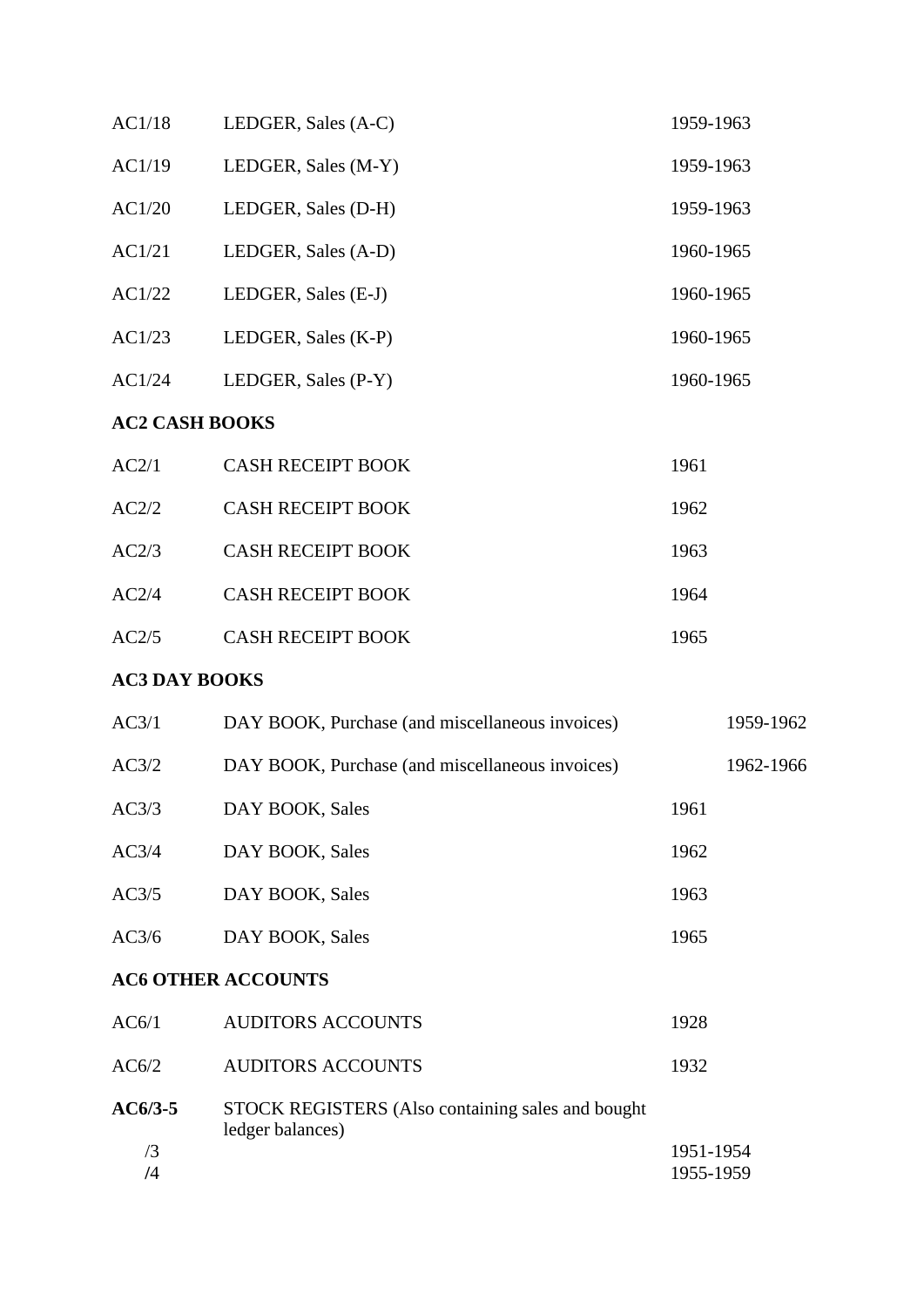|       |                                | 1960-1964 |
|-------|--------------------------------|-----------|
| AC6/6 | WEEKLY RETURNS, Provender Mill | 1969      |

## **AC7 FINANCIAL STATEMENTS**

| $AC7/1-8$  | REPORTS AND BALANCE SHEETS |      |
|------------|----------------------------|------|
|            |                            | 1905 |
| /2         |                            | 1913 |
| $\sqrt{3}$ |                            | 1916 |
| /4         |                            | 1919 |
| /5         |                            | 1928 |
| /6         |                            | 1953 |
|            |                            | 1955 |
| ′8         |                            | 1956 |

| <b>AC7/9-18</b> | STATEMENTS OF ACCOUNTS AND BALANCE SHEETS |  |
|-----------------|-------------------------------------------|--|
| /9              | 1957                                      |  |
| /10             | 1958                                      |  |
| /11             | 1959                                      |  |
| /12             | 1960                                      |  |
| /13             | 1961                                      |  |
| /14             | 1962                                      |  |
| /15             | 1966                                      |  |
| /16             | 1967                                      |  |
| /17             | 1968                                      |  |
| /18             | 1970                                      |  |

# **AC9 INVOICES AND ACCOUNTING PAPERS**

| AC9/1 | <b>INVOICE BOOK, Share certificates</b> | 1946-1953 |
|-------|-----------------------------------------|-----------|
|       |                                         |           |

#### **AD ADMINISTRATIVE RECORDS**

# **AD1 MINUTES**

| AD1/1   | <b>MINUTE BOOK</b> with miscellaneous enclosures                        | 1904-1920               |
|---------|-------------------------------------------------------------------------|-------------------------|
| AD1/2 X | MINUTE BOOK with miscellaneous enclosures                               | 1920-1951               |
|         | AD2 GENERAL ADMINISTRATIVE AND COMMERCIAL RECORDS                       |                         |
| AD2/1   | <b>INSURANCE POLICIES</b> (miscellaneous) and related<br>correspondence | $1940$ 's-<br>$1960$ 's |

| AD2/2 | <b>REGISTER, Wheat certificates</b>      | 1955-1964 |
|-------|------------------------------------------|-----------|
|       | (Also includes barley returns 1961-1965) |           |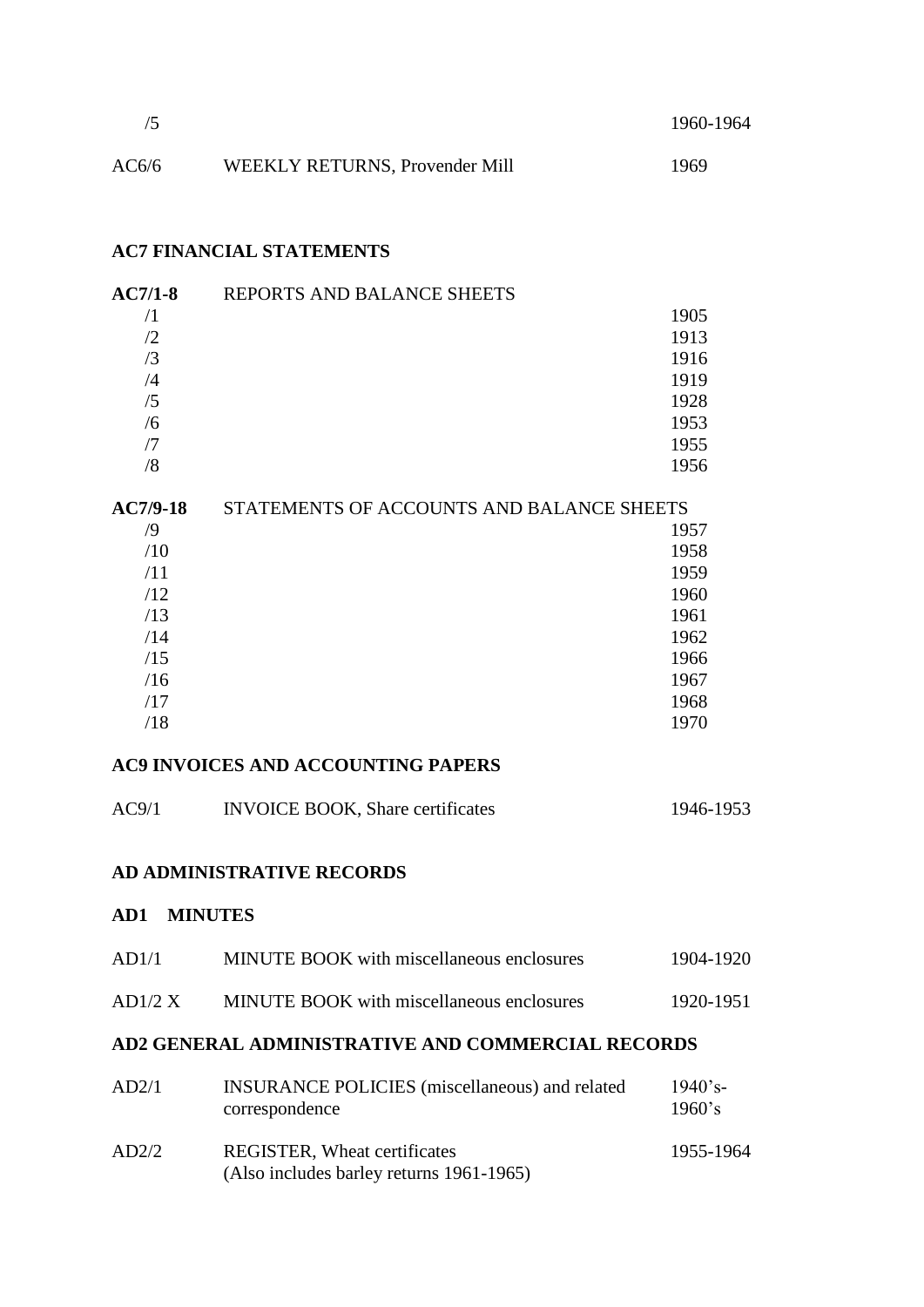| AD2/3 | REGISTER of bonus interest payments (Loans to members) | 1961-62   |
|-------|--------------------------------------------------------|-----------|
| AD2/4 | <b>REGISTER</b> of bonus payments                      | 1961-65   |
| AD2/5 | REGISTER, Goods outwards                               | 1962-1966 |
| AD2/6 | REGISTER, Goods inwards                                | 1964-1966 |
| AD2/7 | REGISTER, Corn inwards                                 | 1964-1967 |

### **AD5 MATERIALS RECORDS**

| AD5/1 | RETURNS for animal feeding stuffs and raw materials  | 1953-1962 |
|-------|------------------------------------------------------|-----------|
|       | from the Ministry of Agriculture, Food and Fisheries |           |

### **CO LEGAL RECORDS OF COMPANIES AND BUSINESSES**

### **CO2 COMPANY RECORDS**

| CO <sub>2/1</sub> | <b>SHARE REGISTER</b>                                                                                    | 1904-1914         |
|-------------------|----------------------------------------------------------------------------------------------------------|-------------------|
| CO <sub>2/2</sub> | <b>CERTIFICATES</b> of analysis of feeding stuff<br>(Under the Fertilizers and Feeding Stuffs Act, 1926) | 1958-1966         |
| CO <sub>2/3</sub> | RULES of Lydney and District Farmers Ltd                                                                 | c <sub>1970</sub> |

### **MP MANUFACTURING AND PRODUCTION RECORDS**

### **MP1 REGISTERS AND LISTS OF PRODUCTION**

| MP1/1 | LIST of seeds supplied |  |
|-------|------------------------|--|
|-------|------------------------|--|

### **P PUBLICATIONS AND ADVERTISING**

### **P2 INDIVIDUAL ADVERTISING AND SERVICING PUBLICATIONS**

| P2/1 | PROSPECTUS, share                          | 1904 |
|------|--------------------------------------------|------|
| P2/2 | CATALOGUE, Fertilizer, Seeds and Equipment | 1948 |
| P2/3 | PRICE LIST, Feedstuffs                     | 1964 |
| P2/4 | PRICE LIST, Seeds                          | 1964 |
| P2/5 | CATALOGUE, Seeds                           | 1965 |
| P2/6 | PRICE LIST, Provender Mill                 | 1965 |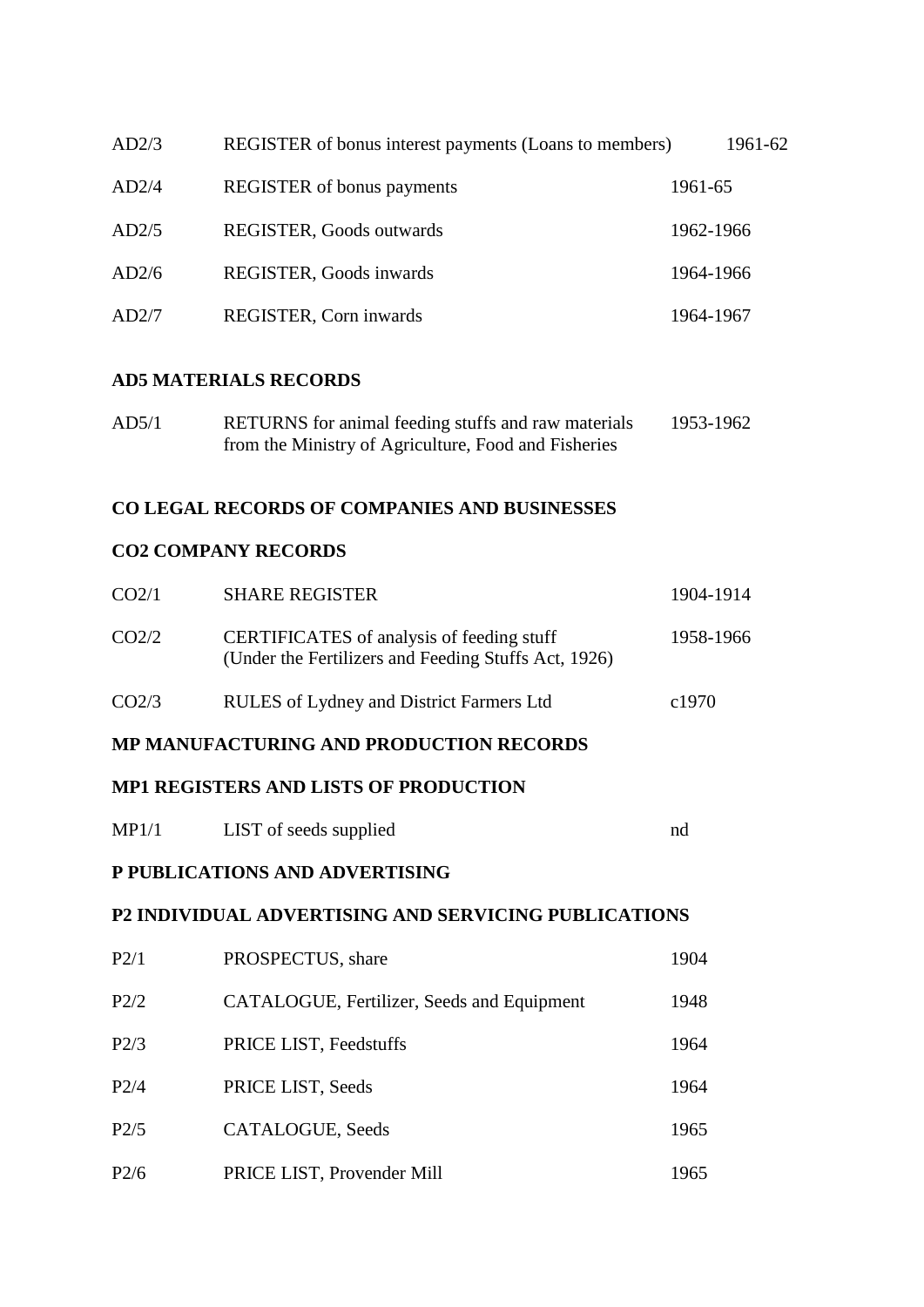| P2/7 | LEAFLETS, Dairy cake(?)      | c1970 |
|------|------------------------------|-------|
| P2/8 | LEAFLET advertising pig food | c1970 |
| P2/9 | CATALOGUE, Seeds             | 1972  |

### **PH INTERNAL PHOTOGRAPHIC RECORDS**

### **PH3 PRINTS**

PH3/1 PRINT of a man standing in front of a lorry which has nd streamers etc on it to celebrate the 90th birthday of the co-operatives president

### **Records of West Midland Farmers Association Ltd**

### **AC7 FINANCIAL STATEMENTS**

| AC7/19-22 | REPORTS AND STATEMENTS OF ACCOUNTS |      |
|-----------|------------------------------------|------|
| /19       |                                    | 1960 |
| /20       |                                    | 1961 |
| /21       |                                    | 1962 |
| 122.      |                                    | 1965 |
|           |                                    |      |

#### **Records of Western Counties Agricultural Co-operative Society Ltd**

### **AC7 FINANCIAL STATEMENTS**

| AC7/23 | REPORT AND STATEMENT OF ACCOUNTS | 1960 |
|--------|----------------------------------|------|
| AC7/24 | REPORT AND STATEMENT OF ACCOUNTS | 1961 |

### **Records of Ledbury Farmers Ltd**

### **AC7 FINANCIAL STATEMENTS**

| AC7/25 | REPORT AND STATEMENT OF ACCOUNTS | 1962 |
|--------|----------------------------------|------|
| AC7/26 | REPORT AND STATEMENT OF ACCOUNTS | 1966 |

# **Records of South Herefordshire Agricultural Society Ltd**

#### **AC7 FINANCIAL STATEMENTS**